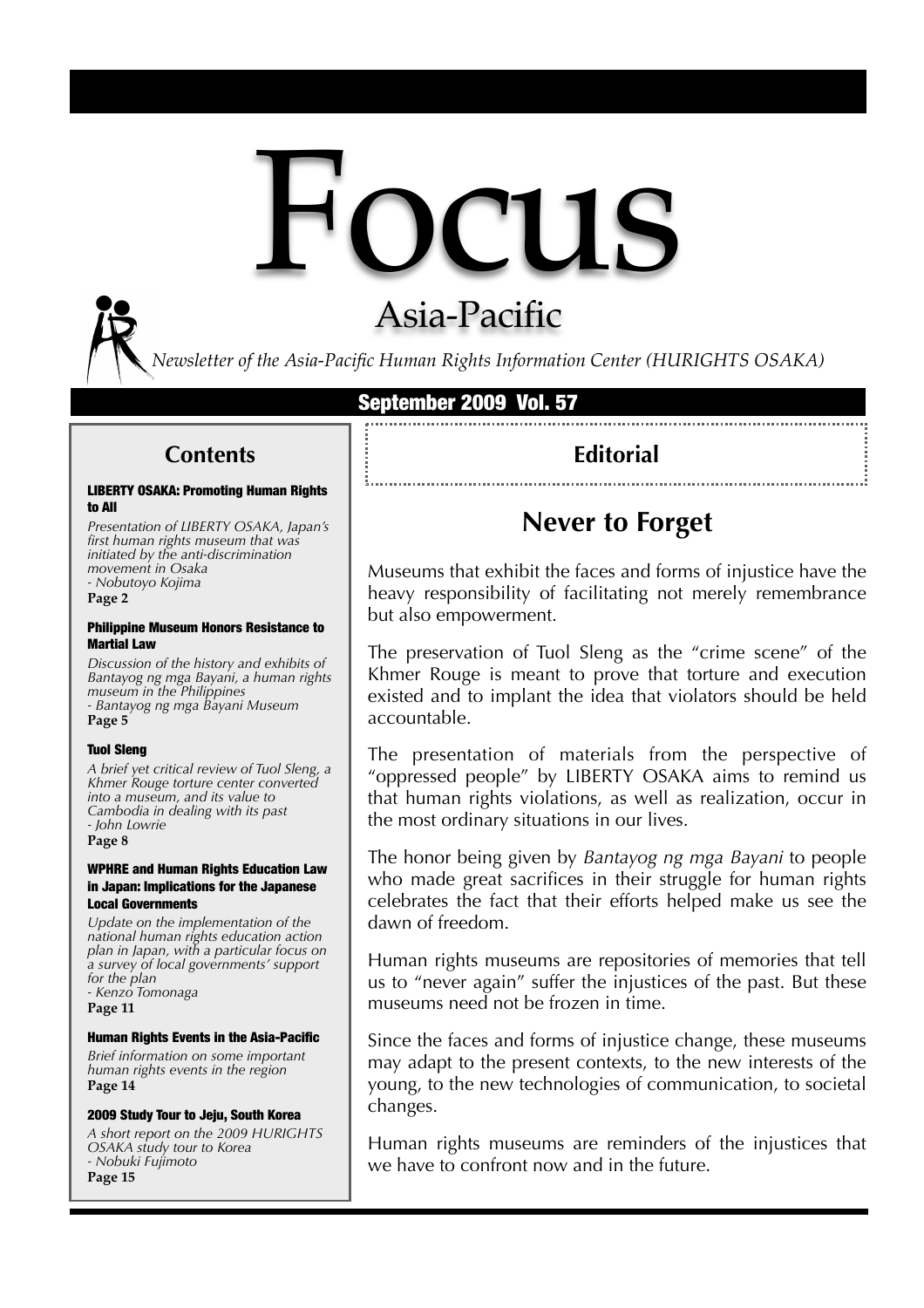## LIBERTY OSAKA: Promoting Human Rights to All

## Nobutoyo Kojima

group of concerned people  $\mathbf A$  group of concerned people<br>in Osaka City met in August 1982 to discuss the establishment of an "Osaka Human Rights Historical Museum." They wanted a unique museum that would present a "viewpoint on human rights through the perspective of the history of oppressed people."1

The museum was eventually established as the Osaka Human Rights Museum and popularly known as LIBERTY OSAKA, the first museum on human rights in Japan. It was established in 1985 in Osaka City with the financial support of the governments of the Osaka Prefecture and City, labor unions, civil society organizations, and private corporations. The largest contributor was the Buraku Liberation League (BLL), the national leveler's movement established before World War II that played a leading role in the post-War movement against the discrimination of Japanese known as *burakumin* (*buraku* people).2

### **Museum Location**

The original building and location of LIBERTY OSAKA are significant in the history of the anti-discrimination movement in Osaka. LIBERTY OSAKA is partly housed in one of the buildings of Sakae Primary School, the second oldest school to have been established

in Osaka prefecture in late 19th century. The museum started in a school building built in 1928 with the financial support of the *buraku* people in the area.3

The school is located in an area, created as Watanabe village (*Watanabe mura*) in 1706 during the Edo period (1603-1868), where *buraku* people worked on the traditional major industries of leather tanning and drum manufacturing. The area produced drums that were used in Shitennoji, the major temple in Osaka, as well as in Osaka Castle during the 18th century. According to documents dating from around 1881, most of the 73,000 drums produced in Osaka in a year were made in Watanabe village. This area was also called Kawata village (*kawa* means leather, or skin) during the Edo period, and later renamed Naniwa ward (*Naniwa-ku*). Drum-making remains an industry in Naniwa ward at present with four manufacturers using the old drum-making techniques. The area had long been the residence of *buraku* people, who suffered social discrimination from the time the Watanabe village was established till the present. BLL has been very active in this area. LIBERTY OSAKA's location therefore is very historic in relation to the struggle against discrimination.

### **Basic Philosophy of the Museum**

L I B E R T Y O S A K A w a s established to conduct studies and research on human rights including *buraku* issues, to collect and preserve related materials and cultural goods, and to publicly exhibit them, in order to contribute to the promotion of human rights and the development of a "humanity-rich" culture.

It adheres to four basic principles:

(1) Comprehensive museum focused on human rights

Out of the more than five thousand museums in Japan, few comprehensively cover human rights issues rooted in the history and culture of the Japanese society (such as the *buraku* history), and aimed at contributing to the promotion of human rights as well as the development of a "humanityrich" culture. LIBERTY OSAKA, therefore, can be seen as a comprehensive museum on human rights. While based in Osaka, LIBERTY OSAKA sends out the message of respect for human rights across the country and the world.

(2) Museum that responds to the new human rights movement

LIBERTY OSAKA responds to the need to eliminate discrimination by heightening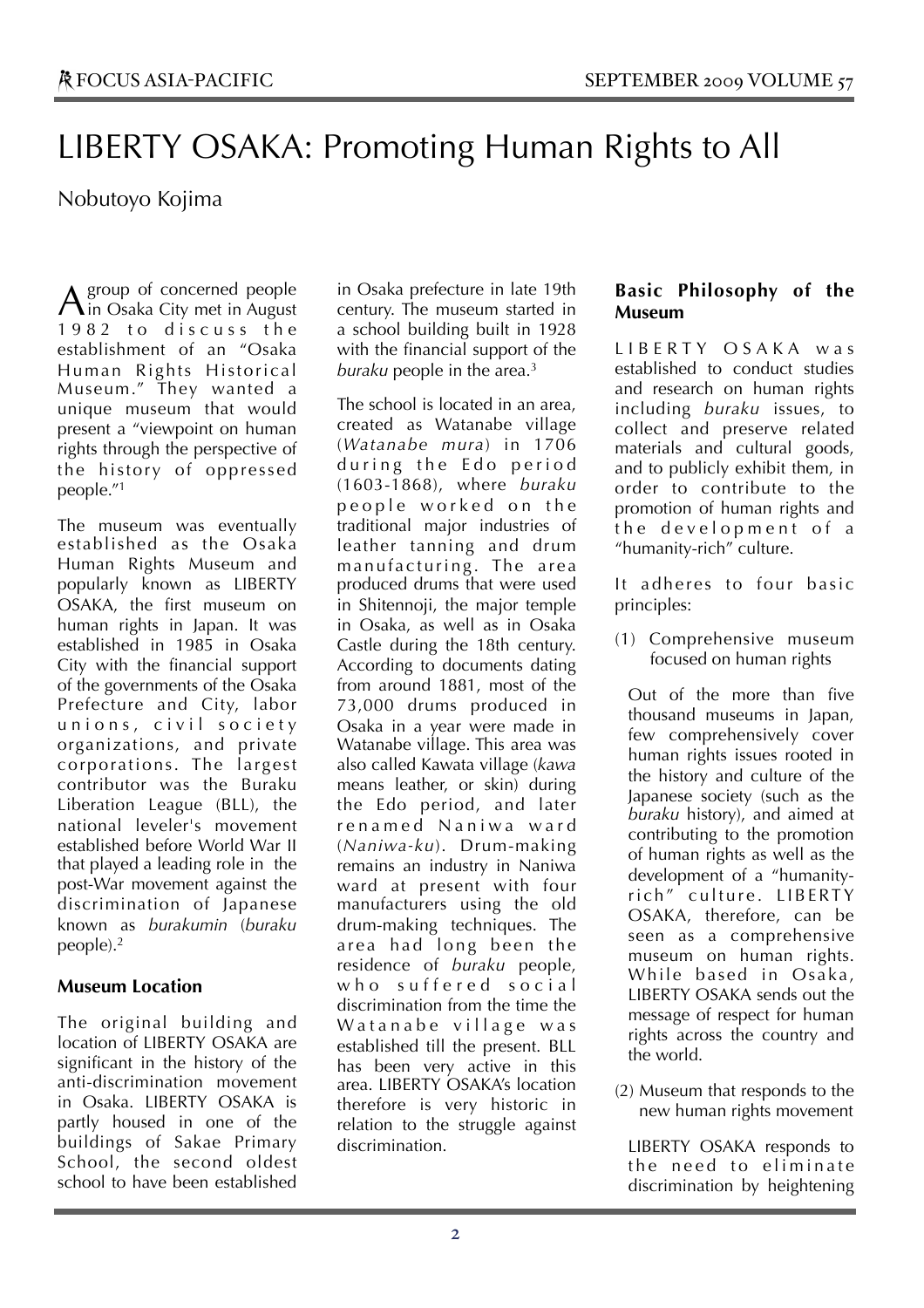human rights awareness through its unique functions as a museum. Its activities (including exhibitions, meetings and other events, as well as educational programs) provide possible methods and directions for new human rights movements, such as those on human rights learning and awarenessraising.

(3) Museum that promotes the importance of human rights history and culture

In light of the advancement and diversification of the cultural needs of people, LIBERTY OSAKA has taken the new challenge of introducing intangible cultural assets such as performing arts and music that museums have not done before. This approach likewise reflects the use of songs and dances by people suffering from discrimination in expressing anger against, and yearning for liberation from, it. Exhibiting and publicizing these songs and dances are important for the promotion of human rights.

(4) Creative and participatory museum that promotes voluntary activities

LIBERTY OSAKA adopts participatory management as well as creates new ideas, awareness and values that help realize human rights and develop culture using the creativity coming from the grassroots activities of the people. LIBERTY OSAKA aims to gain greater capacity for further development through the combined strengths of the efforts of many private organizations, the cooperation of the local governments, and its status as a foundation.

## **Exhibits and Projects**

Initially, the exhibits of LIBERTY OSAKA were structured around the *buraku* issue. During the 1995-2005 period, however, LIBERTY OSAKA undertook a substantial renewal of its exhibits by including various forms of discrimination and human rights issues arising from the current complex social conditions in Japan.

The current general exhibition section is based on the theme "How we face discrimination and human rights in Japan," and focuses on the discrimination and human rights issues from the start of the modern period (1868 onward) in Japan, when the structure of discrimination of the feudal ages was reorganized, until today. This section clarifies, from a human rights perspective, the social structure in Japan that created discrimination, the efforts of the discriminated people themselves against discrimination, and the discrimination and human rights situation today. Apart from the general exhibition, two special exhibitions as well as other exhibition projects are organized each year.

The general exhibition section consists of four units. Below is a brief introduction of each of these units.

### Unit 1: Human Rights Today

Human rights are rights that all human beings are born with. Yet there are human rights that are violated, and

people have to struggle to enjoy them. What roles do the various human rights have in our lives? Using multiple screens, this Unit shows visual materials on human rights in Japan and the world, as well as materials on the right to work (focusing on *karoshi* [death from overwork]), and the right to education (focusing on the phenomenon of children refusing to go to school).

Unit 2: Our Values and **Discrimination** 

Each person has a different sense of values. These values provide an important basis in people's lives. But there are times when these values may p r o v i d e a b a s i s f o r discrimination. This Unit presents an opportunity for visitors to examine how values give people the strength to live, as well as how they relate to discrimination.

This Unit examines issues related to economic, social and physical statuses by looking at ten values, such as "the desire for good academic achievement" and "desire for good job."

Unit 3: The Activism of People who are Discriminatedagainst

People who suffer discrimination have diverse opinions and claims. This Unit shows their economic industries, the cultures they developed, their diverse views, and their movements against discrimination. The visitors can learn the meaning of these views and activities.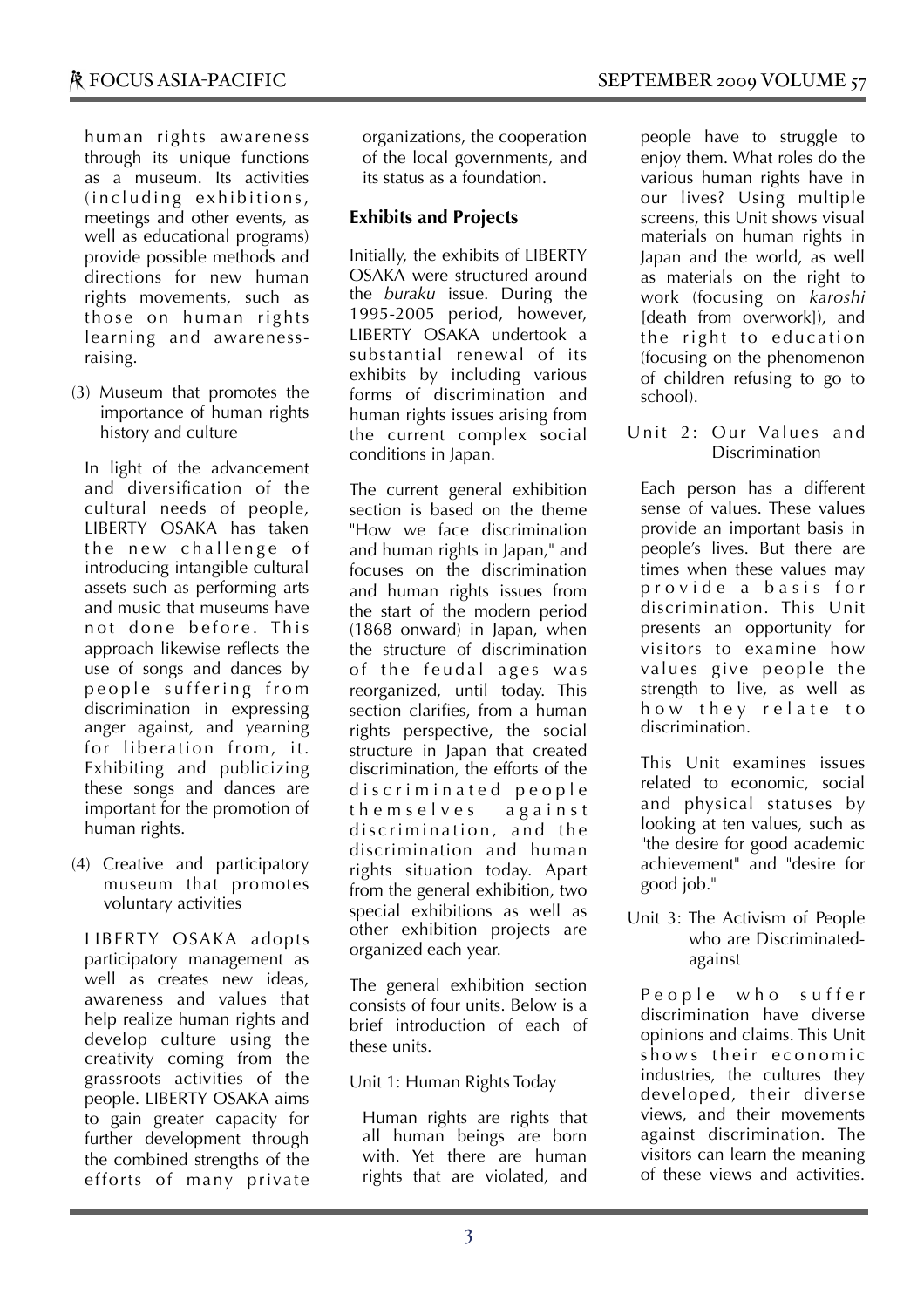This Unit examines the structure of discrimination in contemporary Japan focusing on twelve issues, including issues regarding Korean residents, Ainu people and *buraku* people.

Unit 4: Discrimination, Human Rights and You

People suffering from discrimination are not the only ones affected by discrimination and human rights. Each person is involved in discrimination or human rights issues relating to education, work and daily life. Through narrations of different persons, this Unit shows how people can face discrimination and human rights issues. In this Unit, visitors can watch videos of victims of discrimination, or those who are involved in anti-discrimination and human rights activities, narrating their experiences.



### **Involvement in School Education**

The activities of LIBERTY OSAKA place particular importance on working with educational institutions. LIBERTY OSAKA's specialist curators provide information, explain the exhibitions, as well as give advice and guidance on the preparation of visitation programs for students (from all school levels and universities) who visit as part of human rights education. LIBERTY OSAKA staffs also visit schools for human rights education using the learning processes derived from program implementation experiences and on topics relating to objects and materials from the museum. More and more students show interest in LIBERTY OSAKA through these educational activities. There are also volunteer guides who provide explanations to the general visitors, another educational activity that leads to a deeper understanding of the exhibition materials.

## **Impact**

LIBERTY OSAKA's regular museum activities and its work in schools are mutually stimulating and deepen the understanding of how human rights education can be done systematically.

It has collected a significant amount of historical materials, as well as materials on *buraku* arts, crafts and movements.

In the twenty-four-year operation of LIBERTY OSAKA, it has received 1.22 million visitors. Many students learned about the *buraku* discrimination for the first time through LIBERTY OSAKA. Some even began to aspire to become teachers after the experience of viewing original objects and materials on display in LIBERTY OSAKA. They realized that they would not have come across this experience in conventional school education.

### **Future Direction**

LIBERTY OSAKA looks forward to welcoming more visitors from other parts of Asia. To achieve this, it is launching in 2010 a continuing renewal program of the general exhibition. It plans to use multiple languages in its exhibit and activity explanations, along with the use of digital information network.

It also plans to introduce exhibitions and workshops using experiential methods that enable children to effectively learn human rights.

*Nobutoyo Kojima is the Program Manager of LIBERTY OSAKA, and member of the A d v i s o r y C o m m i t t e e o f HURIGHTS OSAKA.*

*For further information, please contact: LIBERTY OSAKA, 3-6-36 Naniwanishi, Naniwak u , O s a k a C i t y, J a p a n 556-0028; ph (816) 6561-589; fax (816) 6561-5995; e-mail: n . k o j i m a @ l i b e r t y. o r. j p ; www.liberty.or.jp/topfile/ human-top.htm*

- 1 "Lest We Forget: Osaka Human Rights Museum Planned for 1984," *Buraku Liberation News*, number 11, October 1982, page 3.
- 2 See "What is Buraku Problem," Buraku Liberation and Human Rights Research Institute, for the background on buraku discrimination, http://blhrri.org/ blhrri\_e/What\_is\_Buraku.htm
- 3 "Lest We Forget: Osaka Human Rights Museum Planned for 1984," op. cit.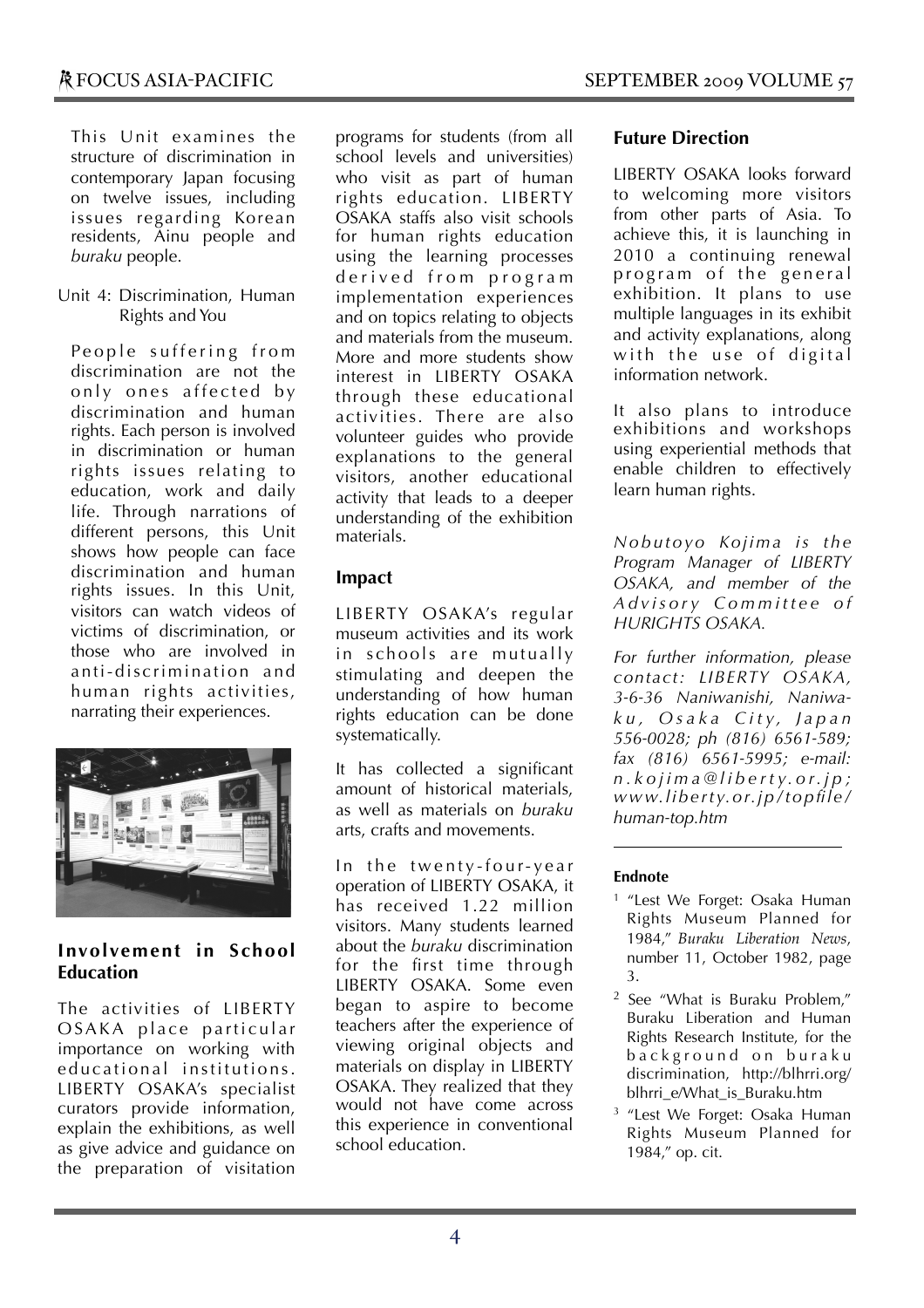## Philippine Museum Honors Resistance to Martial Law

Bantayog ng mga Bayani Museum

" **D**antayog ng mga Bayani" in **E** *Bantayog ng mga Bayani*" in  $B$  the Filipino language means "Monument to the Heroes." It is a landscaped memorial center honoring those individuals who lived and died in defiance of the repressive regime that ruled over the Philippines from 1972 to 1986.

A 14-meter Inang Bayan (Mother Philippines) Monument designed by sculptor Eduardo Castrillo stands on the grounds of the memorial center, depicting the self-sacrifice of a fallen figure of a man, held in one hand by the rising figure of a woman who symbolizes the Motherland, while her other hand reaches for the glorious sun of freedom. In the distance stands a Wall of Remembrance, where the names of martyrs are inscribed. The Monument and the Wall of Remembrance were unveiled on 30 November 1992.1

In August 2009, the Bantayog ng mga Bayani Museum (Bantayog Museum) completed the first two years of operation since it opened to the public. Still very much a work in progress, it has managed nevertheless to merit positive comments from the public and the media.

#### **The Inspiration for the Bantayog Museum**

After visiting the Philippines immediately after the 1986 People Power Revolution to rejoice over the downfall of an authoritarian regime, Dr. Ruben Mallari, a Filipino-American medical doctor, suggested the establishment of a memorial to honor those martyrs who sacrificed their lives for the cause of freedom and justice but failed to witness the dawn of freedom.

A group of Filipinos responded to this suggestion and organized the Bantayog ng mga Bayani Memorial Foundation. Dr. Ledivina V. Cariño, former Dean of the University of the Philippines' College of Public Administration, helped draft the concept paper based on the suggestion of Dr. Mallari. The final concept paper stated the rationale for Bantayog Museum:

F r e e d o m h a s d a w n e d magnificently upon us brought about by our own will, with the help of Divine Providence. We stood together with linked arms as we proclaimed our unity, our dedication to liberty and d e m o c r a c y , a n d o u r commitment to our country. With boundless faith, we broke the chains which enslaved us in a regime of terror, intimidation and fraud. But as we enjoy our liberation, let us not forget those who fell during the night. Let us honor the Filipino patriots who struggled valiantly against the unjust and repressive rule of Ferdinand Marcos. Let us build a memorial to those men and women who offered their lives so that we may all see the dawn.

For as we remember those victims of authoritarian rule, we shall become more vigilant about preserving our freedom, defending our rights, and opposing any attempt by anyone to foist another dictatorship upon us.

In honoring our martyrs, we proclaim our determination to be free forever.

The Bantayog Museum aims to reach out mainly to schoolchildren and college students, hoping to help them understand and learn from the people's struggle against repression. "Never Again!" is a recurring theme of the activities held at the memorial center.

#### **Preserving the Memory**

Based on a set of criteria for selecting persons to be honored, families of victims, members of civic organizations, and the general public are invited to send the names and personal circumstances of persons who should be honored. A Research and Documentation Committee verifies the factual bases of each nomination and conducts independent researches and investigations, so that the names of obscure, unknown martyrs in remote places may be brought to light. The Executive Committee of the Foundation reviews the recommendations of the Committee, and the Board of Trustees gives the final approval.2

The names of the first sixty-five martyrs, some of them wellknown such as Benigno "Ninoy" Aquino, Jr. and many others not as well-known, were enshrined in 1992. The following year, after long reflection, the Foundation decided to include as heroes those who gave their all for the sake of freedom, justice, and democracy during the Marcos years but died after the EDSA Revolution.

Since then, hundreds of heroes and martyrs of the martial law dictatorship have been honored by their names being inscribed on the black granite Wall of Remembrance.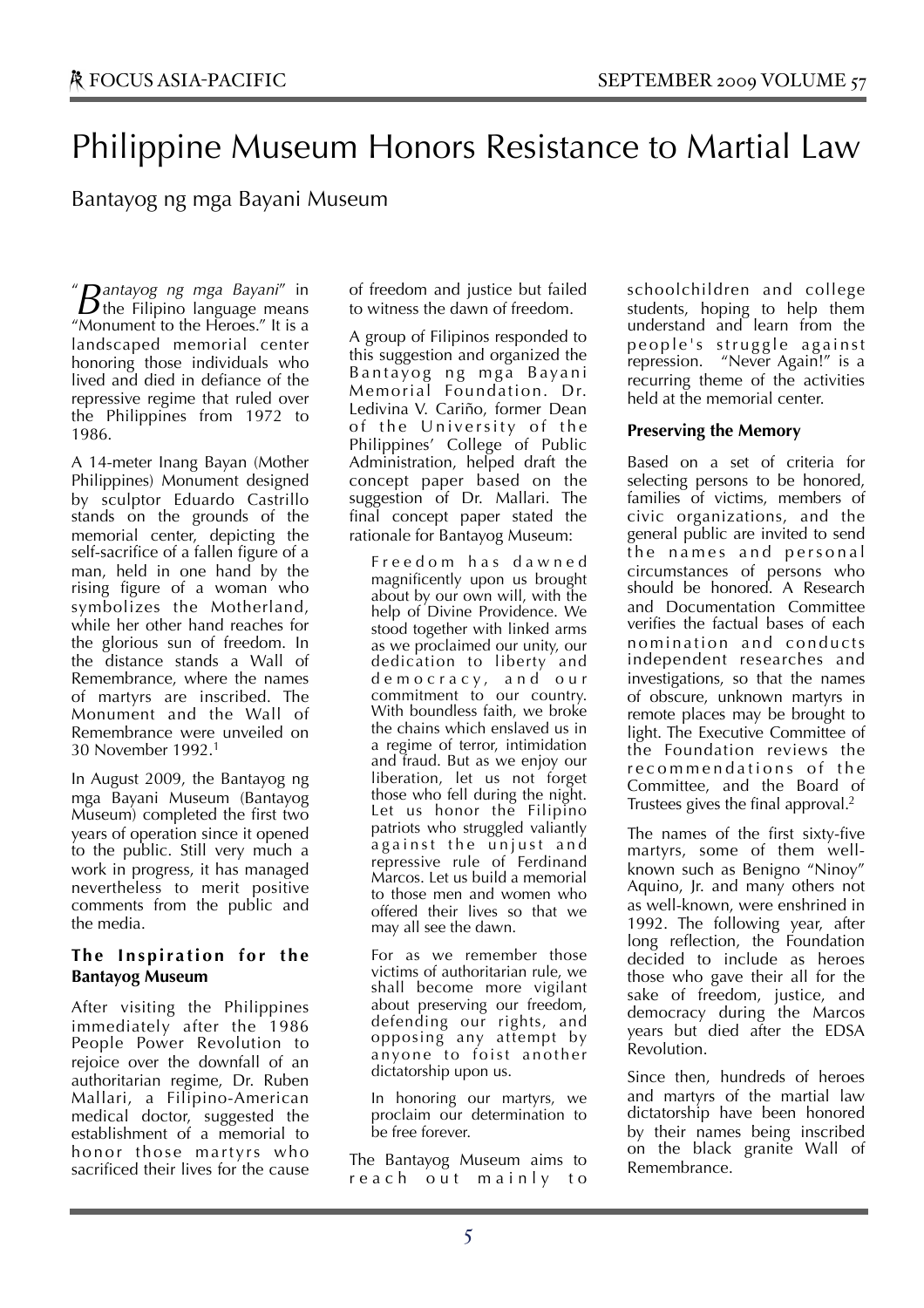Right behind the Wall of Remembrance is the Jovito R. Salonga Building, which is named after a distinguished political leader who fought against the authoritarian regime. Salonga continues to add his powerful voice to the democratic people's movement clamoring for human rights, justice and the rule of law.

The Bantayog Museum occupies more than a hundred square meters of space on the second floor of the Jovito R. Salonga Building. On the same floor is the Ambassador Alfonso T. Yuchengco Auditorium where film showings are presented, and programs are held. It is named after the Foundation's Chairperson, a prominent businessman and philanthropist who has served as the country's ambassador to China and Japan.

A library is now open on the ground floor of the same building. It contains archives and reference materials relating to the same period, and has begun to serve students and scholars wishing to do research.

#### **Awakening a Sense of History**

By displaying authentic material objects associated with the heroes and martyrs, as well as with the period of dictatorship, the Bantayog Museum hopes to awaken in its visitors a powerful sense of history as it was actually made by real-life men and women.

While concentrating principally on the period itself of Marcos rule (1972 to 1986), the collection and displays also include the periods immediately before (from 1965) and after (1986-87) in order to place the dictatorship and the corresponding people's resistance in their historical context.

Thus, the pre-martial law section deals with the economic, political and social problems of the 1960s (mass poverty, abusive government officials, violation of civil liberties) that gave rise to popular discontent especially of the youth.

Methods of torture are documented, and the model of a prison cell draws much attention from visitors.



Photo courtesy of Traveler on Foot (http://traveleronfoot.wordpress.com)

There is a growing collection of memorabilia from the period of r e s i s t a n c e , i n c l u d i n g underground publications, the "mosquito press," reports from the various civil-society groups emerging at the time, and expressions of international solidarity. The families and friends of the heroes and martyrs donate much of the Bantayog Museum's material collections.

Through the years of repression, opposition to the Marcos regime kept growing and broadening until the shocking assassination of the political leader Benigno Aquino, Jr. upon his return to the Philippines from exile in the United States. The ensuing nationwide protests have been well documented, culminating in the world-famous "People Power Revolution" that finally drove the dictator out in February 1986. This event is brought to life in the Bantayog Museum with the scale model of a military tank, stopped in its tracks and covered with flower petals showered by the people gathered to press for the ouster of Marcos.

Meanwhile, a Hall of Remembrance beside the Bantayog Museum is dedicated to the heroes and martyrs, through the capsule biographies and individual photos of each one. This section is meant to inspire love and respect for their sacrifice for the common good, especially in the minds and hearts of young people.

#### **Other activities**

Conscious that many other aspects of the martial law period are not yet included in the permanent display, the Bantayog Museum has been mounting special exhibits from time to time. One of these was a special tribute to the late President Corazon Aquino, who assumed the presidency right after the downfall of the Marcos dictatorship, and whose recent demise prompted a massive outpouring of emotions and fresh insights into her legacy of public service. Another special exhibit showed the works of Philippine artists done in the Social Realist style, some of which were painted during the martial law period and others depicting how today's realities mirror those of yesterday.

Concerts and story-telling are among the other activities conducted by the Bantayog Museum. It may be noted that since the Bantayog Memorial Center hosts numerous programs, seminars, etc. by various civilsociety groups, the latter are also drawn to visit the Bantayog Museum. It is hoped that with more support from the private sector and the general public, more resources will be generated that will allow the implementation of so many ideas that cry out to be done.

Volunteers are the backbone of the staff, a unique aspect of the Bantayog Museum and Library. Many of them were part of the people's movement against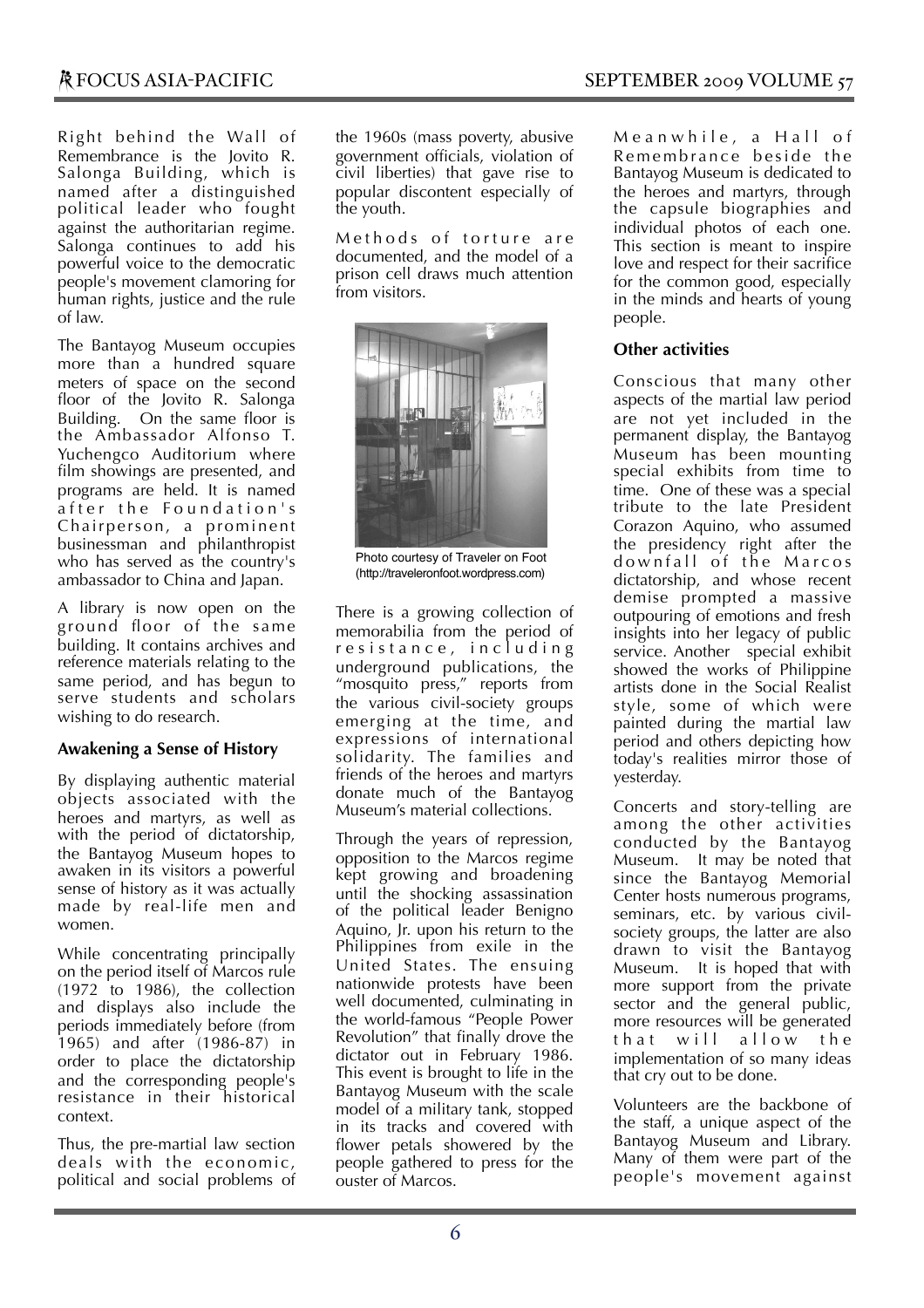martial law, and are thus able to impart an unforgettable personal touch as they guide visitors around the exhibits. Others are student volunteers with a particular appreciation of the history of the period. Conscious of the need to equip themselves with the requisite professional and technical skills, they have been taking part in a museology training program consisting of visits, seminars and workshops offered by the country's foremost institutions along this line, led by the National Museum.

Admission to the Bantayog Museum is free, although donations are welcome. Its operations are supported and guided by a Board of Trustees headed by the top businessman Alfonso T. Yuchengco (Chairperson) and the humanrights lawyer Jovito R. Salonga (Chairperson Emeritus), with Quintin S. Doromal as Executive **Director** 

#### **Making an Impact**

Of the more than seven thousand visitors who have come to the Bantayog Memorial Center so far, a good number is composed of ex-activists who are now parents and grandparents themselves Often, they come in groups to relive the time when they put their own lives at stake for the sake of "truth, freedom, justice and democracy"  $-$  the watchwords of Bantayog Museum even today.

However, students at all levels (primary, secondary and tertiary) make up the majority of visitors. Because Philippine history is part of the academic curriculum, schools organize annual educational tours of which the Bantayog Museum is increasingly a part. It is not an uncommon sight to see tour buses lined up at the entrance to the Bantayog Memorial Center, loaded with hundreds of students and their teachers all waiting for their turn.

It is mainly because of favorable media coverage over the past two years that these schools (and the tour operators) have come to know about the Bantayog Memorial Center. Bloggers have been a good source of information and promotion, as well.

The Philippine press sees the Bantayog Museum as a timely reminder of the dangers of forgetting the past. "At last a museum for rare courage," read one headline.3 One columnist said, "…(S)pend a nice Sunday afternoon there, while the breezes blow and the sun shines, looking at the names carved on the Wall of Remembrance, which belong to those who did something heroic for us in more recent times, which claimed many of their lives, and which is why the breezes blow, and the sun shines for us today."4 Not a few have commented, though, that this is still a small museum with fewer items than the bigger ones; others have noted the "little shop of horrors" aspect which are perhaps an unpleasant reminder of the martial law period's atrocities.

#### **Future direction**

Building up the Bantayog Museum's collections, as well as properly organizing them with a digitized information system, is the focus of work in the short to medium term. At the same time, the work of educating the public about the Bantayog Museum and its chief concerns should be addressed through more special exhibits, lecture series, conferences and such. A very important complementary task is to dig deeper into the sources of information about martial law; an oral history project must be started while participants during the period are still around to remember and to recount.

By the year 2011, when the Bantayog ng mga Bayani

Foundation observes its 25th anniversary, the Bantayog Museum (and library) envisions itself to be "a leading organization on the martial law years, or the leading organization."

The words of Senator Salonga sum up what Bantayog Museum will continue to aim at:

we shall proclaim our firm resolve to keep faith with our martyrs and heroes and our deepest conviction that this land of the morning, the repository of our hopes and dreams, is worth living for and dying for.

*For further information please contact: Bantayog ng mga Bayani Museum, 2nd floor of J.R. S a l o n g a B l d g . , B a n t a y o g Memorial Center, Quezon Avenue corner EDSA, Quezon city, Metro Manila, Philippines, ph/fax (632) 434-8343; e-mail: bantayogmuseum@gmail.com; http://bantayog.wordpress.com.*

- *1 Based on The story of Bantayog Foundation: Remembering the martial law martyrs and heroes, a v a i l a b l e i n http://bantayog.wordpress.com/ about/.*
- *2 Ibid.*
- *3 Ma. Ceres P. Doyo, "At last, a museum for rare courage," The Philippine Daily Inquirer, availa b l e i n http://services.inquirer.net/print/ print.php?article\_id=20070226-5 1611.*
- *4 Conrado de Quiros, "Museum," The Philippine Daily Inquirer, a v a i l a b l e i n http://opinion.inquirer.net/inquir eropinion/columns/view/200708 29-85263/Museum.*
- *5 Statement of Senator Jovito Salonga during the 1992 unveiling of the Inang Bayan Monument and Wall of Remembrance, availa b l e i n http://bantayog.wordpress.com/ keeping-faith/.*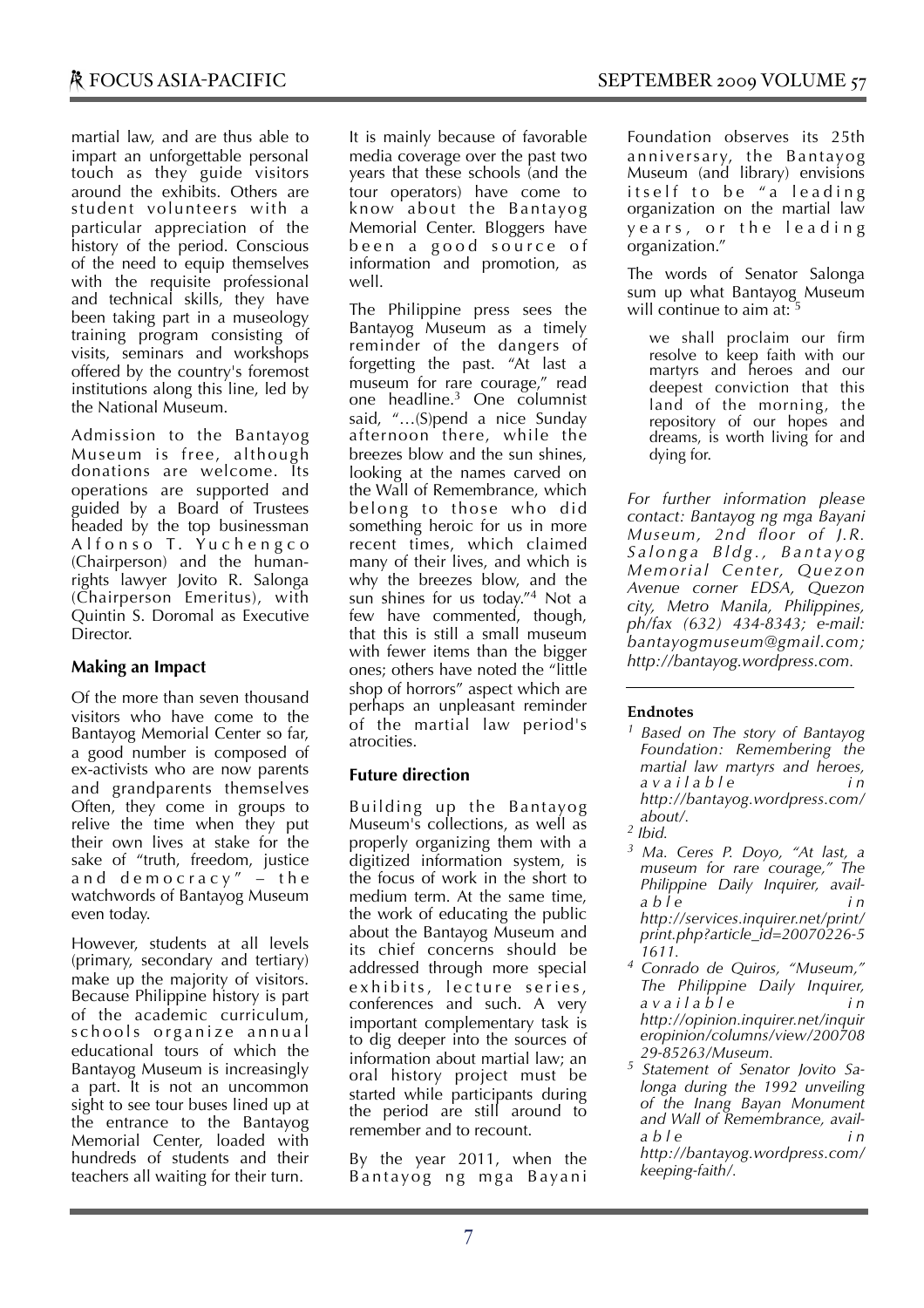# Tuol Sleng

## John Lowrie

uol Sleng Museum in Phnom Tuol Sleng Museum in Phnom<br>Penh is an unlikely museum. It is where as many as 17,000 or more people were incarcerated, tortured, and then systematically killed during the Khmer Rouge rule from April 1975 to January 1979. The museum's outward appearance was then, and remains today, that of a typical Cambodian school, but it is ominously different as soon as you enter, in its silence, in its foreboding. It was a typical secondary school once, but not any more and never again, not even in a country desperately short of school buildings. Never again will it see crowds of blue and white uniformed school-boys and girls. Nor will it buzz with the familiar chatter of children and their rote-learning chants that once emanated from its eerie classrooms. Instead you are ushered in with the same signs and their stark warning that greeted its many victims such as:

> *Do nothing! Sit still and wait for my orders. If there are no orders, keep quiet! When I ask you to do something, you must do it r i g h t a w a y w i t h o u t protesting.*

#### **The Start of a Museum**

The travesty of what went on in Tuol Sleng was undoubtedly the product of an extreme Cambodian leadership but its discovery and preservation is due to the Vietnamese whose army, with dissident Cambodian forces, overthrew the Khmer Rouge in 1979. Two of their photojournalists first entered Tuol Sleng. They saw and recorded exactly how it had been abandoned by its erstwhile custodians, including leaving the corpses of its final victims to rot. Vietnamese authorities soon realized the significance of their find and appointed an expert, Mai Lam, to take charge of it and to document its archives.

Tuol Sleng is therefore much more than a museum testifying to a macabre chapter of history. It is to this day a largely intact crime scene with evidence of mass atrocities and much more. It has been the repository of vital evidence carefully conserved first by Mai Lam, and to this day by the Documentation Center of Cambodia and supporting organizations. That evidence is now playing a vital role in the Extraordinary Chambers in the Courts of Cambodia, the United Nations-backed special court now sitting to judge those most responsible for the tragedies of Khmer Rouge rule. Tuol Sleng images, the museum's exhibits, are not just historical artifacts, but in mid-2009, they are brought to life again in vivid and startling witness testimony. The evidence comes from no less a figure than the man in charge at the time, with his extraordinary admissions, and by those of the very few survivors of his stewardship. Kaing Guek Eav's (alias Duch) is the first Khmer Rouge leader to face trial. Tuol Sleng, he confesses, with its linked facility ten kilometers away, known as Choeung Ek Killing Fields, was indeed a center of extermination; the top one of hundreds for the Khmer Rouge, not seen since the Nazi death camps of the Holocaust.

Tuol Sleng is now the responsibility of the Government of Cambodia through a Secretary of State at the Council of Ministers responsible for national archives and of its Department of Museums. UNESCO provides important technical support. Although it is clear that Tuol Sleng will be preserved for the foreseeable future, its long-term future in inextricably bound up with the outcome of the Khmer Rouge trial and Cambodia's internal debate about how to deal with this dark chapter of its history. So far Tuol Sleng is largely untouched, remaining in its original simplest form. Even plans to improve some facilities for visitors have brought much resistance, but the Government recognizes that it is in need of some essential repair, which must be done in ways that do not destroy its authenticity. Really a new facility will be needed to be able to conserve artefacts and displays for posterity, but even then, it is unlikely that Tuol Sleng will emulate other museums to attract and entertain visitors. Such peripheral facilities, for visitors to engage "interactively", will not be welcomed in the near future, not until that debate is concluded which may take several more generations. Anything that detracts from the simple chilling images and recollections would be seen as insensitive while people who survived the period live on with their painful memories, nightmares and traumas. One entrepreneur learned this the hard way in 2008. He tried to recreate not far away a Khmer Rouge style canteen, complete with the typical meal of meager gruel,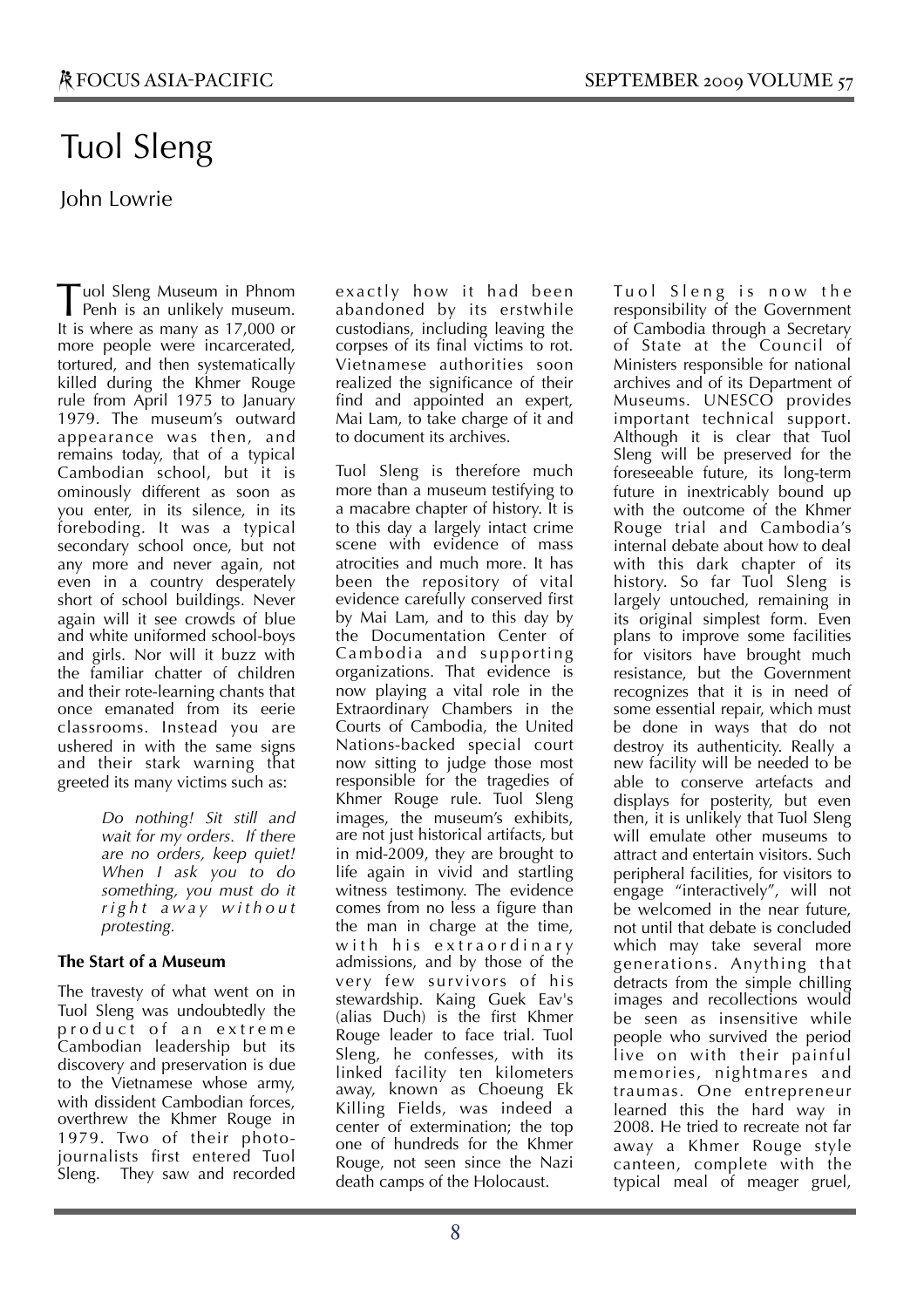eating implements and attire of the period, as if by now there would be some kind of nostalgia for it. His idea aroused universal revulsion; if the authorities had not ordered it closed, it would have been a commercial failure.

Tuol Sleng does stand on its own as a memorial, the unique symbolic edifice of the Khmer Rouge rule where any detractor likely to pose a threat was purged most mercilessly. A salient feature of Tuol Sleng is that apart from the stories coming from its only six survivors, with the paintings of one, Van Nath, appearing there depicting the horrors, visitors are left to draw their own impressions based on what they see and feel. There are few of the usual narrative descriptions seen in most museums. There are literally no stories at all of the victims; how or why they ended up there, and unlike for example Holocaust sites, there are no personal possessions, no material evidence of lives once lived and finally lost there. Apart from a few clothes, no mementoes were left. Visitors do not need a guide to internalize the experiences, although if one does accompany them, he or she will not only act as an escort but also be able to add his or her personal dimension. Hardly any family in Cambodia escaped unscathed in that time.

### **The Exhibits**

Tuol Sleng, also known as S21 after the district in which it is found, is just a kilometer from central Phnom Penh, near the usual shopping centers, markets, hotels and tourist sites. It is inevitably a "must-see" on the dark tourist trail, with up to five hundred domestic and foreign visitors daily, although their reasons for going are quite different. Foreigners usually feel compelled to exercise a natural morbid fascination. They pay modest admission charges. It is

free for Cambodians, for whom it is a solemn pilgrimage visit; often personal and intimate, sometimes a search for an unknown aspect of their identity. Whether foreigner or Cambodian, all visitors are emotionally moved once there. After the somber warning signs are heeded, there are four buildings to visit. Buildings A, B, and C are similar with several storeys, and barbed wire on upper floors put there apparently to prevent inmates from suicide attempts. There are numerous cells, made of brick or wood dividing up the former classrooms. They were used not just for incarceration but also torture. Pictures can be seen of bodies once on the metal beds still standing there. Blood stains on the floor, boxes in the corner for human waste, are still there. In some rooms there are boards displaying photographs of victims, with pictures depicting atrocities such as electrocution, shackles, scorpion stings, and even babies removed from their mother's womb only to be crushed against the walls. Reminders say that many of the "guards" were just teenage children brainwashed and desensitized to the brutality. Building D was the main interrogation center, next to the guard's quarters.1

For Cambodians who find the last trace of their lost relatives in Tuol Sleng, it is the saddest of shrines, knowing that the flesh and blood of their own kith and kin was spilled in very the rooms where they are standing. For that reason, it does make Tuol Sleng one more place in the world where the human race must be reminded of its tragic past. It will never be managed in the same way as for example the Silver Pagoda museum in Phnom Penh that sets out Cambodia's long and at times glorious history, including the famous Angkor Wat era.

#### **Impact of the Museum**

Tuol Sleng Museum will stay devoted to the history of one short tragic period, and what happened in one place, but its role in this sense as a place of learning should not be underestimated.2 It cannot, it does not, and will never answer the question that is most often asked; the same question it is hoped that the Khmer Rouge Trials will answer, which is  $\sinh(y - \alpha)$  why?" Cambodians want an answer. They need to come to terms with this the darkest of periods in their history. They are beginning to do this.3

However, some Cambodians (who are not considered members of the Khmer Rouge) raise the idea that Tuol Sleng was "invented out of whole cloth by the Vietnamese, so as to blacken the reputation of the Cambodian people and to indict them *en masse* for genocidal crimes."

To this, David Chandler, a historian on Cambodia, has this response:4

I always replied to them that I believe that their suggestions were mistaken. The effort to invent S-21, I think, would have been far too costly for the Vietnamese, and far too complicated. The Vietnamese did not have the resources, for example, to compose the documents discovered in the S-21 archives (and thousands of others related to S-21, discovered elsewhere in Phnom Penh after the Vietnamese withdrew), to invent the names and backgrounds of workers at the prison, to fake the photographic evidence, and to invent biographies for the survivors and former workers at the facility. Moreover, had they mounted such an operation, it seems likely that someone who participated in it would have talked about it, especially after the Vietnamese withdrew their forces in l989.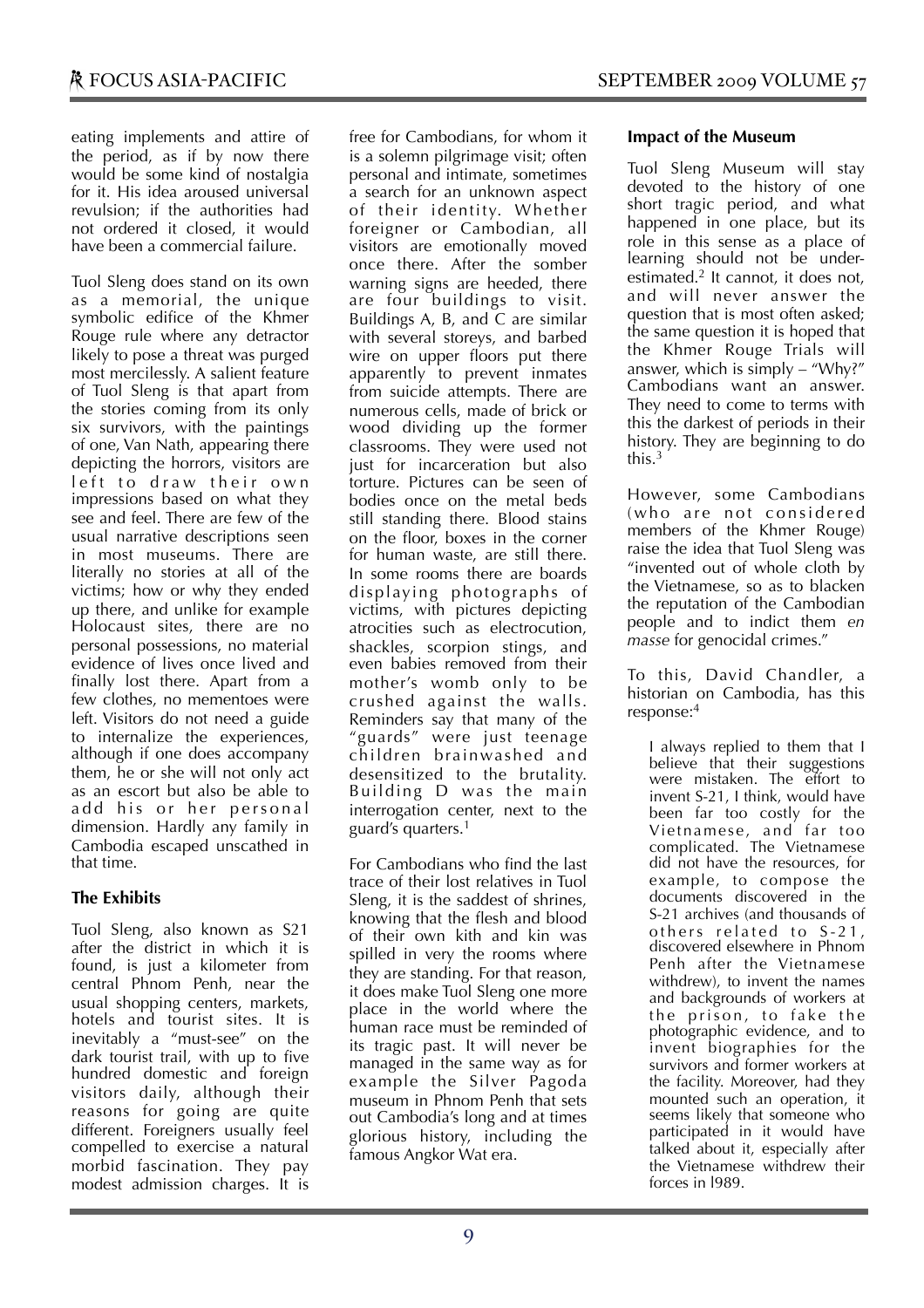Thun Saray, prominent human rights leader in Cambodia and who personally lived through the horrors, says of Tuol Sleng:

For Cambodians, and international visitors as well, this place should be a memorial place. The experience of visiting this place where so many people suffered and died; where photographs of torture, prisons cells, and more should remind people of the horrible times and that things like this will not be forgotten and will not happen again. Tuol Sleng is part of the legacy and gives access to Cambodians to gain knowledge about the real events that happened under the KR.

This year, for the first time, the Khmer Rouge period is to feature in official teaching of history in schools. The Documentation Center of Cambodia (DC-Cam)<sup>5</sup> has led a "Genocide Education Project" initiative with forty-eight Cambodian and international experts and the Ministry of Education, Youth and Sports (MoEYS). They have trained the first twenty-four senior officials who will go on to train teachers for all children to be taught the subject after 2010. The MoEYS has approved Dy Kham Boly's *A H i s t o r y o f D e m o c r a t i c Kampuchea* as the official history textbook. Youk Chhang, director of DC-Cam says: "Understanding the past, however horrendous, is the first step towards restoring humanity and identity of a nation". The initiative includes active reading, group discussions, guest lectures, theatre arts and field trips. Tuol Sleng will feature in visits for schools from all over the country not just Phnom Penh. Such creative methodology should help teachers overcome the difficulties inherent in conveying lessons to children whose parents and older living relatives not only lived through the horrors, but who are still traumatized by it. Reputable psychosocial research, for

example by Transcultural Psychosocial Organisation (TPO) shows that not only has trauma stayed with survivors, but also its pervasiveness is manifested in later generations. That cycle must be broken.

### **Future Direction**

If lessons of history are learned and acted upon, then the cause of universal human rights will be advanced. Tuol Sleng shows graphically how Khmer Rouge leaders ruled by fear; fear over the entire population, real fear of knowing what would befall all those whose absolute loyalty could not be assured. Individuality was destroyed. So was trust in the natural inherent goodness that human beings should harbor and show towards each other. Fear dictated that survival, at any cost, became the main determinant of human behavior. No country in the world will ever attain acceptable standards across the full gambit of civic, political, social, economic, and cultural rights until the day comes when leaders cease to use fear and oppression to maintain their control. If Tuol Sleng helps to bring that day to Cambodia, it would at least bestow one most noble final honor on its victims.

*John Lowrie, who has worked in Cambodia since 1998 as a senior human rights and development worker with international and local civil society organizations in developing countries, has been working on the promotion of good governance, rights of disabled people and others living with vulnerability including ethnic minorities, and the sustainability of local civil society organizations in developing countries.*

*For further information, please contact: John Lowrie, New Horizons Society, ph (855-12)* 

*9 3 1 3 0 1 ; e - m a i l : n h s @ c a m i n t e l . c o m , johnlowrie@wirelessip.com.kh; www.newhorizonsunlimited.org; and see his recent article: www.scribd.com/doc/11621086/ Th e - N a m e - o f - t h e - G a m e - i s - Sustainability-but-Does-the-Last-Player-Count-by-John-Lowrie*

#### **Endnotes**

 $<sup>1</sup>$  For a more detailed room by</sup> room guide, please visit:

 <http://www.tokyoreporter.com/ 2008/10/04/museum-tour-thetuol-sleng-genocide-museum/>. For an excellent pictorial guide with comment, read "Hanging in the Past" by Timothy Dylan Wood and Rita Leistner, available in <http:// www.ideasmag.artsci.utoronto.ca /issue4\_1/ ideas\_leistner\_wood\_low.pdf>.

- 2 For a very useful commentary on Tuol Sleng and how it relates as a museum compared with others such as those of the Holocaust written before the Khmer Rouge trials read Paul Williams, "Witnessing Genocide: Vigilance and Remembrance at Tuol Sleng and Choeung Ek," *Holocaust and Genocide Studies*; Fall 2004; 18, available in homepages.nyu.edu/~pw32/ Cambodian\_genocide.pdf
- <sup>3</sup> For the Cambodian Government Perspective on Tuol Sleng see "Memory of the World Register: Tuol Sleng Genocide Museum Archive  $Ref N^{\circ} 2008-04$ , available at: http:// portal.unesco.org/ci/en/files/ 27488/12200140123TuolSleng\_ web.rtf/TuolSleng%2Bweb.rtf
- 4 David Chandler, "Tuol Sleng and S-21," *Searching for the Truth*, June 2001.
- 5 The Documentation Center of Cambodia has an excellent website http://www.dccam.org/ and also posts regular updates of relevant articles including the Khmer Rouge Trials," http:// www.cambodiatribunal.org/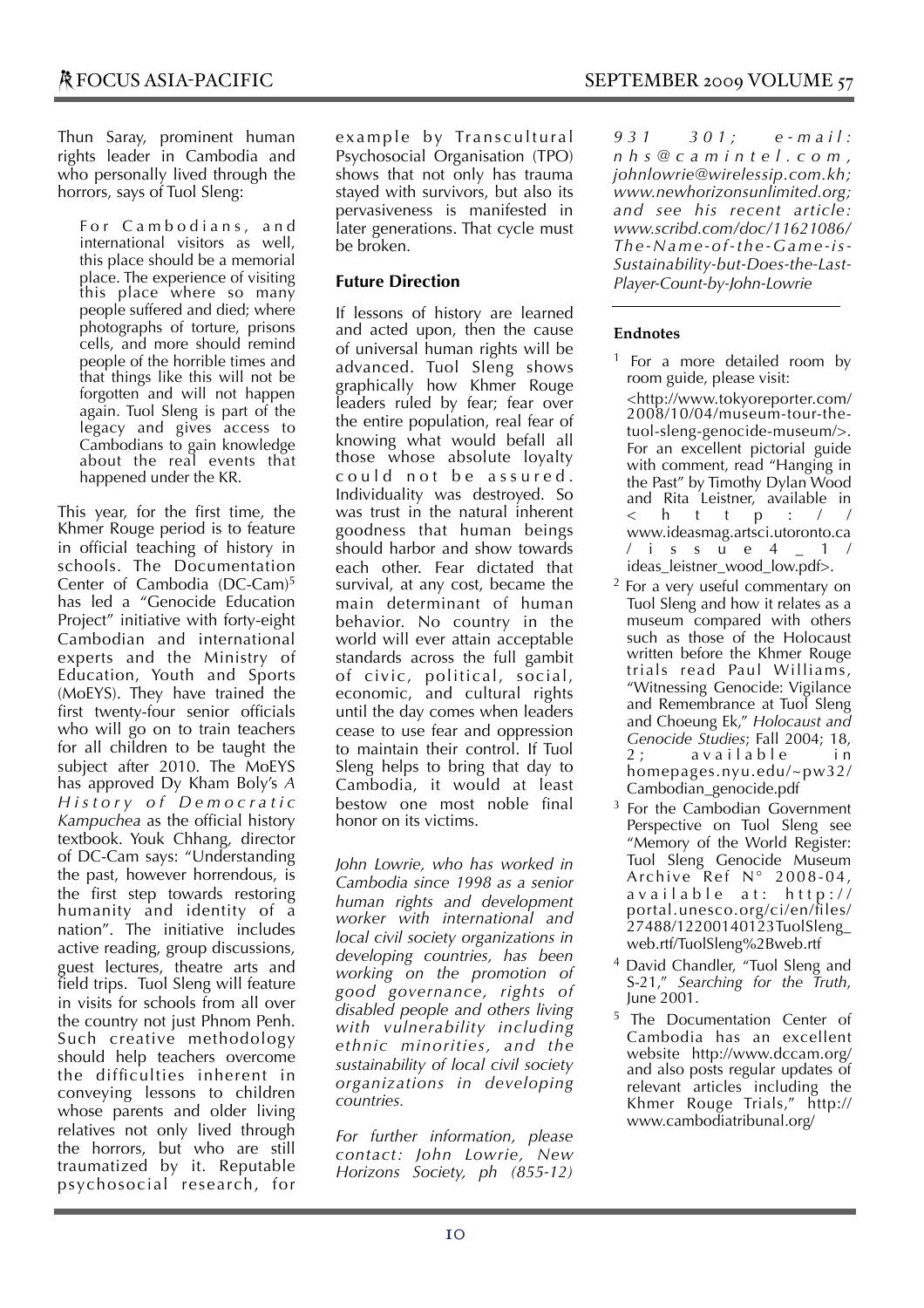# WPHRE and Human Rights Education Law in Japan: Implications for the Japanese Local Governments<sup>1</sup>

Kenzo Tomonaga

uman rights education and **Human** rights education and<br>human rights awarenessraising play a vital role in promoting human rights and in eliminating all forms of discrimination including *Buraku* discrimination.

Eight years have passed since the Law on the Promotion of Human Rights Education and Human Rights Awareness-Raising  $(LPHREA)$  was enacted in Japan, while almost five years have passed since the United Nations started both the World Programme for Human Rights Education (WPHRE) and the Decade of Education for Sustainable Development (UNDESD) in January 2005.

The Japanese government has been issuing since 2002 its annual White Paper on Human Rights Education and Awareness-Raising that describes various human rights education activities and initiatives undertaken in each year. However, the Japanese local governments have not issued such reports yet. In this context, the Buraku Liberation and Human Rights Research Institute (BLHRRI) surveyed the local governments regarding the implementation of their commitments under LPHREA, WPHRE and UNDESD. This paper provides a synopsis of the survey findings and a number of proposals for the future.3

#### **Survey Findings**

B L H R R I s e n t a survey questionnaire to each of the

1,870 local governments in Japan in September 2007. 1,450 local governments (77.5% of the total) sent valid responses.

The survey questionnaire covered training programs, and specific plans. For LPHREA, the questionnaire also covered local government supporting structure and reporting of activities undertaken; and for WPHRE and UNDSD, specific plans for Dowa education and awareness-raising.

The responses of the local governments are summarized into the following:

- A. Activities and initiatives made by local governments regarding LPHREA
- (i) Training and publicity activities based on LPHREA

 Almost half (715 or 49.3%) of the responding local governments said that they offered training programs for local government employees, while another half (734 or 50.6%) said 'No'. One local government did not respond to this question.

 Less than half (672 or 46.3%) of the local governments said that they offered training programs for teachers, while a slightly more than half (756 or 52.1%) said 'No.' Four local governments did not respond to this question.

 Slightly more than half (768 or 53.0%) of the local governments said they held public information activities on LPHREA for local residents, and less than half (678 or 46.7%) said 'No.' Four local governments did not respond to this question.

#### (ii) Plans based on LPHREA

 This is the most important item among the questions in the survey. Among all local governments that responded, 234 (16.2%) said "Yes, we have a plan based on LPHREA," 192 (13.2%) said "We have a plan which is considered to be based on LPHREA," and 1,021 (70.4%) said "No, we do not have such a plan yet." Five local governments did not respond to this question.

 From among the 426 local governments that responded that they have either a plan based on LPHREA or considered to be based on it, two prefectures (Hyogo Prefecture and Oita Prefecture) said that they have both. From these confused responses of two prefectures, we may conclude that only 424 out of 1,870 local governments (22.7%) have specific plans based on LPHREA.

(iii) View of local governments without any plans yet

> Among the local governments that do not have such a plan yet, 107 (10.5%) said that they would be formulating a plan based on LPHREA, 298 (29.2%) said that they were currently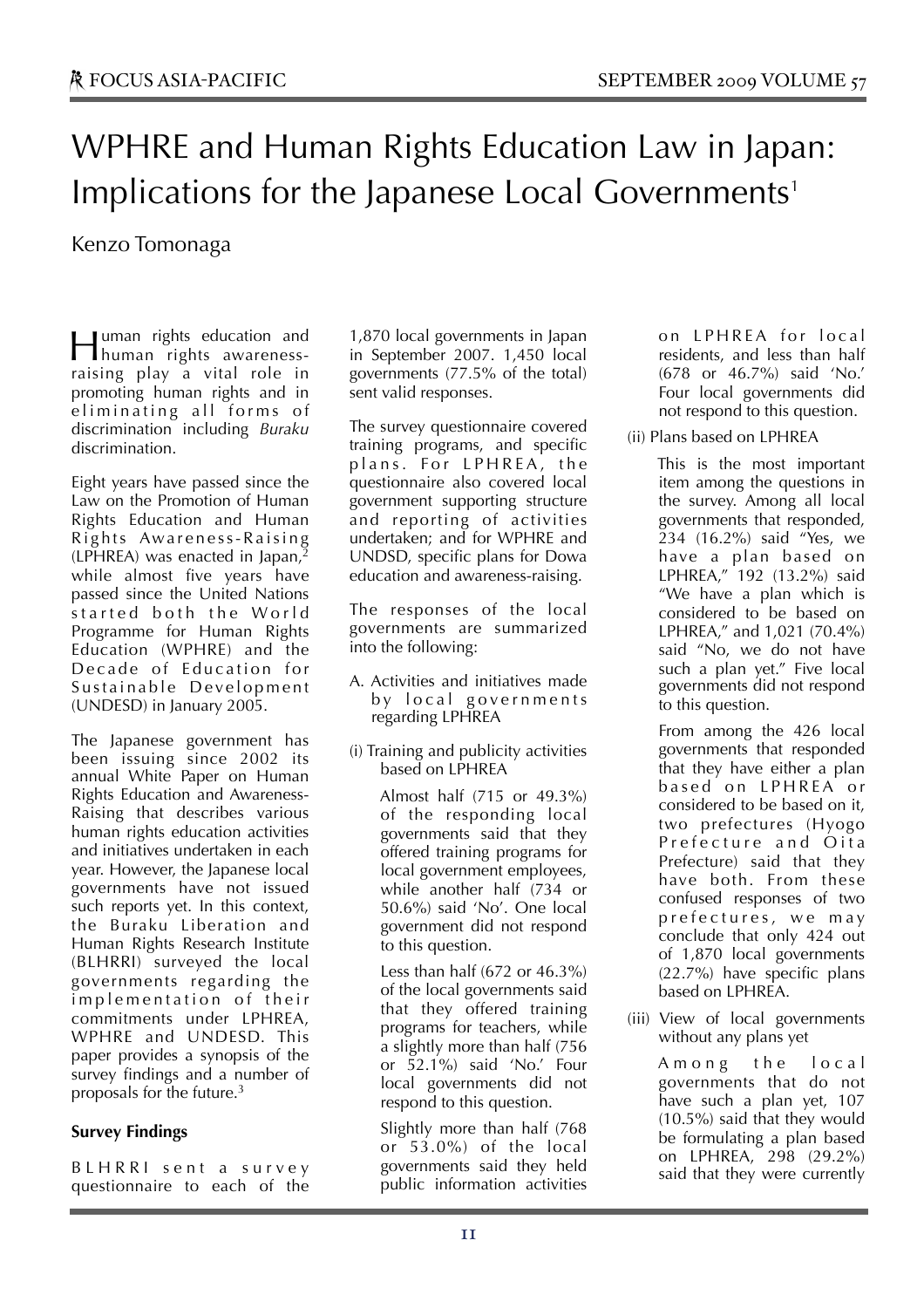considering making such a plan, and 608 (59.5%) said that they do not have such an intention. Eight local governments have no response on this point.

(iv) Government structure to promote the LPHREA-based plan

 The second important aspect in promoting human rights education and awarenessraising by local governments is that they have an official structure or a task force to promote the LPHREA-based plan. Among the local governments that have LPHREA-based plans, 299 (70.4%) have such a task force, while 120 (28.4%) do not have such plan. Five local governments did not respond to this question.

 $(v)$  Promotion structure including academic experts and representatives of local residents for the implementation of LPHREAbased plans

 Among the local governments that have LPHREA-based plans, 257 (60.5%) have promotion structures that include academics and local residents, while 161 (38.1%) do not include them. Six local governments did not respond to this question.

 $(v_i)$  Reports on the implementation of plans based on LPHREA

 Among the local governments that have LPHREA-based plans, 72 (16.9%) have published reports on the implementation of such plans, while 341 (80.5%) have not done so. Eleven local governments did not respond to this question.

B. Efforts made by local governments regarding WPHRE

(i) Training and publicity on WPHRE

 To the question on whether or not they have offered training programs on the WPHRE for local government employees, 82 local governments (5.7%) said 'Yes,' and 1,322 (91.1%) said 'No.' Forty-six local governments did not respond to this question.

 134 local governments (9.2%) said that they have training program on WPHRE for teachers, while 1,276 (88.0%) said that they have no such training program. Forty local governments did not respond to this question.

 Also, 81 local governments (5.6%) said that they have conducted public information activities on WPHRE for local residents, while 1,349 (93.0%) said that they have not done so. Twenty local governments did not respond to this question.

(ii) Plans based on WPHRE

 Among the local governments that have responded, 10 (0.7%) said, "we have a plan directly based on WPHRE," 45 (3.1%) said "we have a plan which is considered to be based on WPHRE," and 1,384 (95.4%) said, "we do not have any such plans yet" (eleven local governments did not respond to this question). Thus, only 55 local governments have plans either directly based on or considered to be based on **WPHRE** 

(iii) View of local governments without any plans yet

 Among the local governments that said that they do not have such a plan yet, 22 (10.5%) said that they are going to formulate a plan based on WPHRE, 232 (24.0%) said that they were considering adopting such a plan, and 1,023 (73.9%) say that they do not have such an intention. Seven local governments did not respond to this question.

- C. Efforts made by local governments regarding UNDESD
- (i) Training and publicity on UNDESD

 To the question on whether or not they have offered training programs on the UNDESD for local government employees, 46 local governments (3.2%) said 'Yes,' while 1,373 (94.7%) said 'No', and 31 gave no response. 68 local governments (4.7%) said that they have had training programs on UNDESD for teachers, while 1,339 (92.3%) said that they do not have such a program. Forty-three local governments did not give a response.

 Also, 51 local governments (3.5%) said that they have conducted public information activities on UNDESD for local residents, while 1,372 (94.6%) said that they have not done so. Twenty-seven local governments did not give a response.

(ii) Plans based on UNDESD

 Among the local governments that have responded, 4 (0.7%) said "we have a plan directly based on UNDESD," 28 (3.1%) said "we have a plan which is considered to be based on UNDESD," 1,393 (95.4%) said "we do not have any such plans yet," with 25 local governments not giving a response to this question. Among those local governments that have no such plans yet, 7 (0.5%) said, "we are going to formulate a plan based on UNDESD, 292 (20.9%) said "we are currently considering about such a plan," and 1,082 (77.6%) said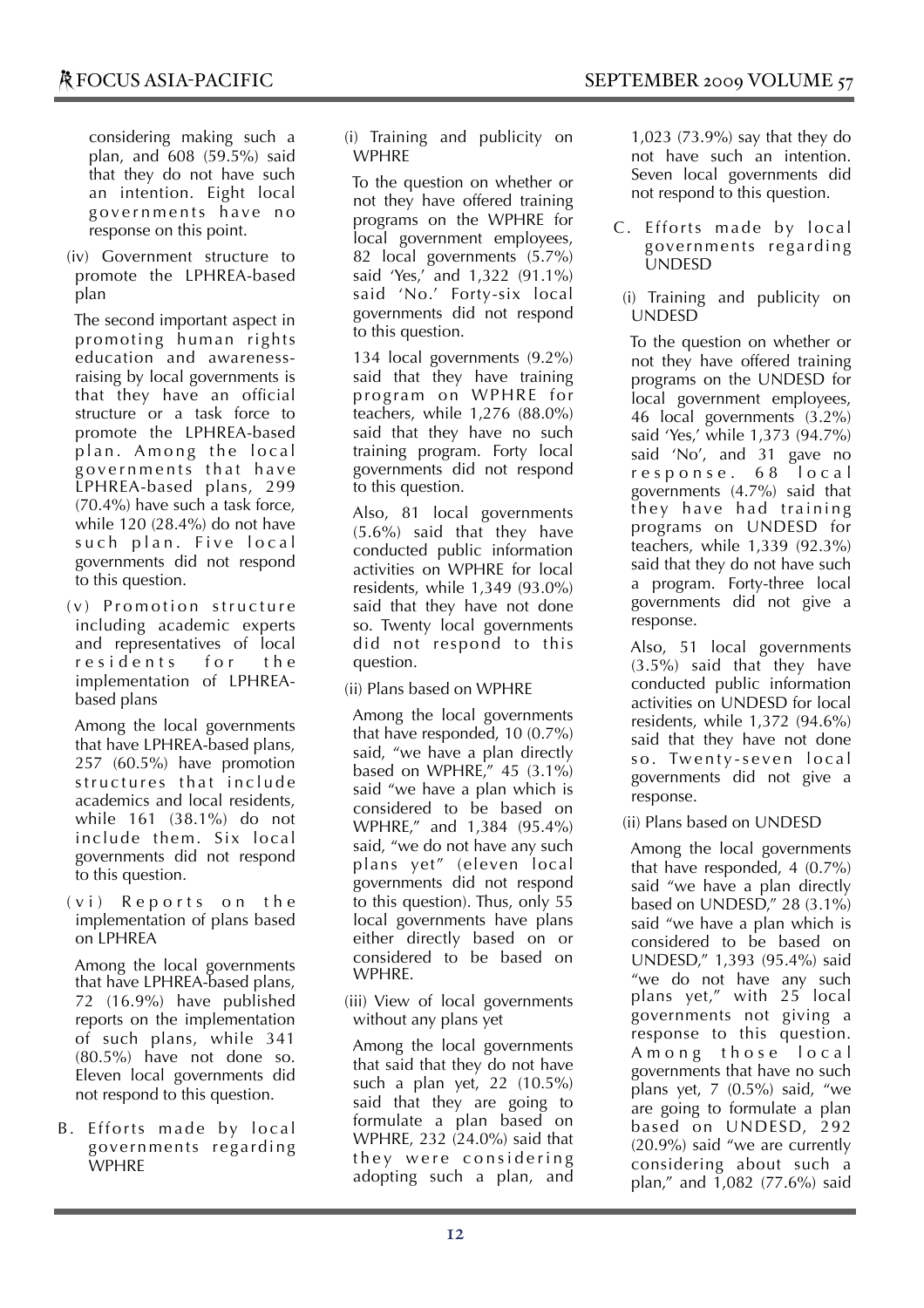that they do not have such an intention. Seven local governments did not give a response to this point.

D. Guidelines and basic plans for Dowa education

As the recommendation from the Area Improvement Measures Council rightly pointed out in May 1996, it is necessary to create and expand human rights education based on the many years of Dowa education experiences. It must be noted also that 1) Buraku discrimination still exists; 2) it is important to study deeply about the Buraku discrimination issue; and 3) Dowa education should be situated as a vital pillar of human rights education in view of the leading role it historically plays for the advancement of human rights education.

From such a viewpoint, we asked whether local governments have basic plans and/or policies for Dowa education. 296 (20.4%) responded 'Yes,' while 1,137 (78.4%) said 'No' and 17 did not r e s p o n d . A m o n g l o c a l governments that have no such plans/policies, 24 (2.1%) are going to formulate such a plan/ policy, 230 (20.2%) are currently considering adopting such a plan, 875 (77.0%) do not have such an intention, and 8 gave no response.

#### **Future Issues**

The following issues have to be considered in the call for more commitment and action in the years to come:

(1) Local governments should offer training programs for their employees and teachers, and conduct public information activities for local residents on such initiatives as LPHREA, WPHRE and UNDESD so

that their significance would be more widely recognized.

- (2) All local governments should formulate plans based on these initiatives.
- (3) Local governments that already have plans should publicly report on the status of their implementation on a regular basis.
- (4) All local governments should establish a task force for the promotion of these plans and actions consisting of the governor/mayor and all section representatives, and which should hold meetings on a regular basis.
- (5) All local governments should set up an advisory body consisting of academic experts and representatives of local residents (including those representing the discriminated-against). The advisory body should hold meetings regularly to come up with proposals for the formulation and improvement of the plan.
- (6) The local government plan should include concrete programs for the solution of various human rights issues including the *Buraku* discrimination issue.
- (7) The local government plan should include programs for human rights education and awareness-raising in all places including the school, community, home, and the workplace.
- (8) The local government plan should include human rights training programs for public officials and professionals such as government employees, teachers, police officers, medical and welfare practitioners who are deeply engaged in human rights issues.
- (9) Local governments should formulate plans and programs for concrete human rights issues such as basic plans/programs for Dowa education and awareness-raising along with human rights education and awareness-raising plans/ programs.
	- (10) Grassroots movements should be built up to promote LPHREA, WPHRE and UNDESC with the participation of wide-ranging organizations, groups and individuals.

*Mr. Kenzo Tomonaga, the former Director of the Buraku Liberation and Human Rights Research Institute, is now a member of the Board of Directors of the institute.*

*For further information, please contact: Mr. Kenzo Tomonaga, c/ o Buraku Liberation and Human Rights Research Institute, 1-6-12, Kuboyoshi, Naniwa-Ku, Osaka City, Japan 556-0028; ph (816) 6568 0905; fax (816) 6568 0714; e-mail: udhr@blhrri.org; www.blhrri.org*

- <sup>1</sup> Professor Yasumasa Hirasawa of Osaka University translated this article from Japanese language into English language.
- 2 The English translation of LPHREA is available at http://blhrri.org/ blhrri\_e/news/new117/ new11701.html
- <sup>3</sup> The full report on the survey findings is available in Japanese language at http://blhrri.org/ kenkyu/data/survey\_on\_HRE/ index.htm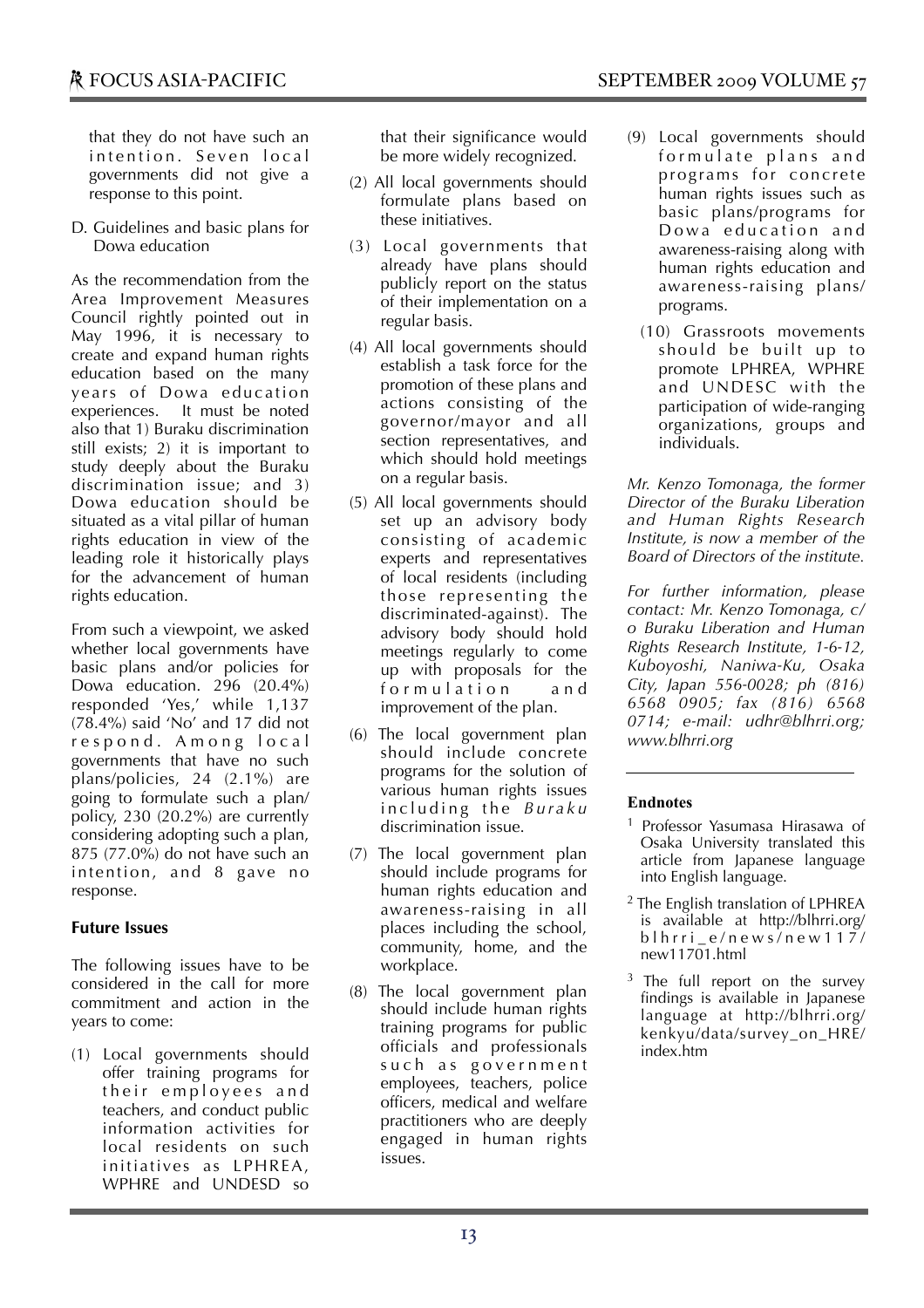## Human Rights Events in the Asia-Pacific

The 14th Annual Meeting of the<br>Asia Pacific Forum (APF) on Asia Pacific Forum (APF) on Human Rights<sup>1</sup> discussed a number of issues including human rights and corruption, human rights and religion, and human rights defenders. On the issue of human rights and corruption, the APF members "committed to undertake practical measures to combat corruption using a human rights based approach and to promote awareness of the close linkages between corruption and human rights and the harmful effects of corruption on the enjoyment of civil, political, economic, social and cultural rights." On the issue of human rights, religion and belief, the APF members considered the "need for inter and intra faith dialogue [at national, regional and international levels] to promote mutual understanding and the protection and promotion of human rights and the value of using a human rights approach to balance potentially competing rights."2 The Jordan National Centre for Human Rights hosted the meeting with the cosponsorship by the APF and the Office of the High Commissioner for Human Rights.<sup>3</sup>

#### **NGO Parallel Conference**

A parallel "Arab and Asia-Pacific NGO Workshop on the Role of National Human Rights Institutions in the Promotion and Protection of Human Rights" was held on 2 August  $2009$  in Amman. The workshop discussed the basic roles and functions of national human rights institutions based on the Paris Principles, the challenges facing human rights defenders in the Arab & Asia-Pacific, and the establishment of NHRIs in the Arab & Asian regions. The NGO representatives also discussed the human rights

situation in Iran, and Taiwan, and advocacy at the International Coordinating Committee (ICC) of National Institutions for the Promotion and Protection of Human Rights. The workshop had forty-four participants from various countries. The Amman Center for Human Rights Studies in cooperation with Forum Asia, the International Women's Rights Watch-Asia Pacific, the International Services for Human Rights and The Foundation For the Future organized the workshop. 4

#### **Photo contest on CEDAW**

The Asia Pacific Regional Coordination Mechanism Thematic Working Group on Gender Equality and Empowerment of Women, cochaired by UNESCAP and UNIFEM, is holding a photo contest to celebrate the thirtieth anniversary of the Convention on the Elimination of All Forms of Discrimination Against Women. The photos should depict any of the following:

- Women participating in decision-making processes, such as women exercising their right to vote and the right to be elected, taking part in peace negotiations and post-conflict reconstruction processes, holding leadership positions in the government, civil society, community, private sector
- Women participating in postdisaster rehabilitation and reconstruction initiatives
- Women and girls enjoying the same opportunities for education as men and boys
- Women enjoying the same employment opportunities and labor rights as men, and working in sectors that are

traditionally dominated by men

- Women having equal access to health care services
- W o m e n a n d m e n participating equally in household duties, such as taking care of children or the elderly
- Rural women, indigenous women, HIV positive women, migrant women, refugee women and other often excluded groups of women enjoying these rights.

Seven photos will be chosen as winners and exhibited on 25 November 2009 at the opening of the exhibition "Women CAN: Women's Rights are Human Rights" to be held in Bangkok, and featured on the websites of the UN agencies involved in organizing the contest. Entries should be submitted on 15 October 2009 at the latest. For more information please visit: www.cedawphotocontest.org.

- 1 The APF has the national human rights institutions (NHRIs) of Jordan, Afghanistan, Australia, India, Indonesia, Malaysia, Maldives, Mongolia, Nepal, New Zealand, Palestine, Philippines, Qatar, Republic of Korea, Sri Lanka, Thailand and Timor-Leste as members.
- 2 14th Annual Meeting of the Asia Pacific Forum, *Concluding Statement.*
- 3 Asia Pacific Forum website, http:// www.asiapacificforum.net/about/ annual-meetings/14thjordan-2009/?searchterm=Amman %20meeting
- 4 Based on report in the Amman Center for Human Rights Studies (ACHRS) website: www.achrs.org/ english/index.php? option=com\_content&task=view&i d=165&Itemid=59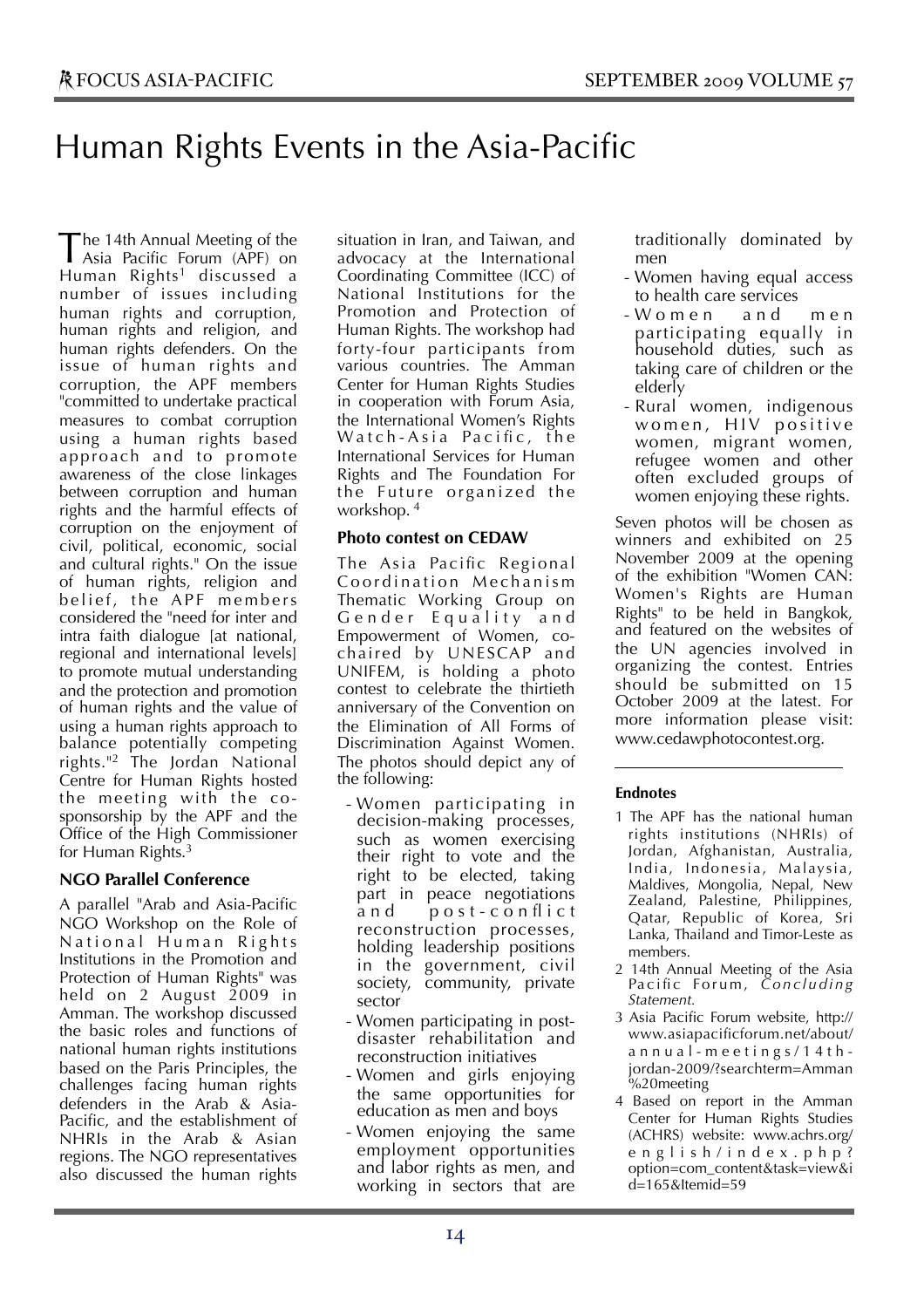## 2009 Study Tour to Jeju, South Korea

## Nobuki Fujimoto

URIGHTS OSAKA organized, **HURIGHTS OSAKA organized,**<br>in cooperation with the Kobe Student Youth Center, a study tour to Jeju island in South Korea from 25 to 29 August 2009 to learn about its history of "migration."1 Jeju island is southwest off the Korean peninsula.

Jeju island has close historical ties with Osaka where the biggest community of Korean residents in Japan is found. Koreans had been migrating to Osaka since the start of the Japanese colonial period in the early 20th century. Majority of them came from Jeju island partly because of the availability of regular shipping service between Jeju island and Osaka at that time. There are historical records that show that one-fourth of the Jeju population migrated to Japan, particularly to Osaka, to work in factories and other jobs during the colonial period.

The thirty-member study group consisted of NGO activists, academics, students, concerned citizens, and Korean residents in Osaka whose grandparents came to Japan during the Japanese colonial rule.

The group visited a women divers museum, the Jeju April 3 Peace Park,<sup>2</sup> the Jeju Peace Museum, the former Japanese military facilities (including the underground strongholds and airport), and the Jeju Immigrant Center, a non-governmental organization (NGO) affiliated with the Jeju Migrant Peace Community.

The Haenyeo Museum has many exhibits on the lives of Jeju women divers. *Haenyeo* is the Korean word for the women who gather marine products by diving

more than ten meters deep into the sea. The hard life of these women divers symbolized Jeju island. They migrated to other parts of Korea and to foreign countries (especially to Japan) diving for marine products and their income supported the island's economy. There are also r e c o r d s s h o w i n g t h e i r involvement in the anti-Japanese movement in the 1930s.

At the Jeju Immigrant Center, the group met and talked with the Director, Mr. Kim Jeong Woo, and staff members of various nationalities. The Center provides migrants (both migrants married to Koreans and migrant workers) from China, Vietnam, Philippines, Cambodia, etc, with consultation service, Korean language and culture classes, and emergency shelter.

The group learned that the Jeju Immigrant Center fulfils its aim of making the foreign migrants live together with the Koreans by protecting and promoting their rights through exchange of information and views on the issue.

The Jeju island study tour was the third and final stage of the Korean study tour project of HURIGHTS OSAKA.3

*Nobuki Fujimoto is a staff of HURIGHTS OSAKA.*

*For further information, please contact: HURIGHTS OSAKA, PiaNPO, 3F, 2-8-24 Chikko Minato-ku, Osaka 552-0021 Japan; ph (816) 6577-35-78; fax ( 8 1 6 ) 6 5 7 7 - 3 5 - 8 3 ; e mail:webmail@hurights.or.jp; www.hurights.or.jp*

- 1 Migration in the context of Jeju island refers to both voluntary and "forced" migrations. Voluntary migration covers both the colonialera movement of people from Jeju Island to Japan to find work at their own initiative, and the more recent movement of people from other countries (particularly Southeast Asian countries and China) to work in Jeju island. Forced migration on the other hand refers to the compulsory deployment of Korean workers by the Japanese colonial government during the latter part of the second world war. This latter type of migration, however, remains a debatable point among Japanese historians.
- 2 A summary of the final report of the Korean National Committee for Investigation of the Truth about the Jeju April 3 Incident (available in w w w. j e j u 4 3 . g o . k r / e n g l i s h / sub05.html) states that the "Jeju April 3 Incident was a series of events in which thousands of islanders were killed as a result of clashes between armed civilian groups and government forces. It took place over the period from March 1, 1947, when the National Police opened fire on protesters, and April 3, 1948, when members of the Jeju branch of the South Korean Labor Party began an uprising to protest against oppression by the National Police and the Northwest Youth and against the South Korean government, until September 21, 1954 when closed areas of the Halla mountain were opened to the public." Then President Roh Tae-woo apologized to the Jeju people for the unfortunate incident.
- 3 For information on the previous study tours see "2008 Study Tour to South Korea" (www.hurights.or.jp/ asia-pacific/053/04.html) and "Korea-Japan Symposiums on "International Marriage" and "Female Migrant Workers"" (www.hurights.or.jp/ asia-pacific/050/08.html) in this publication.